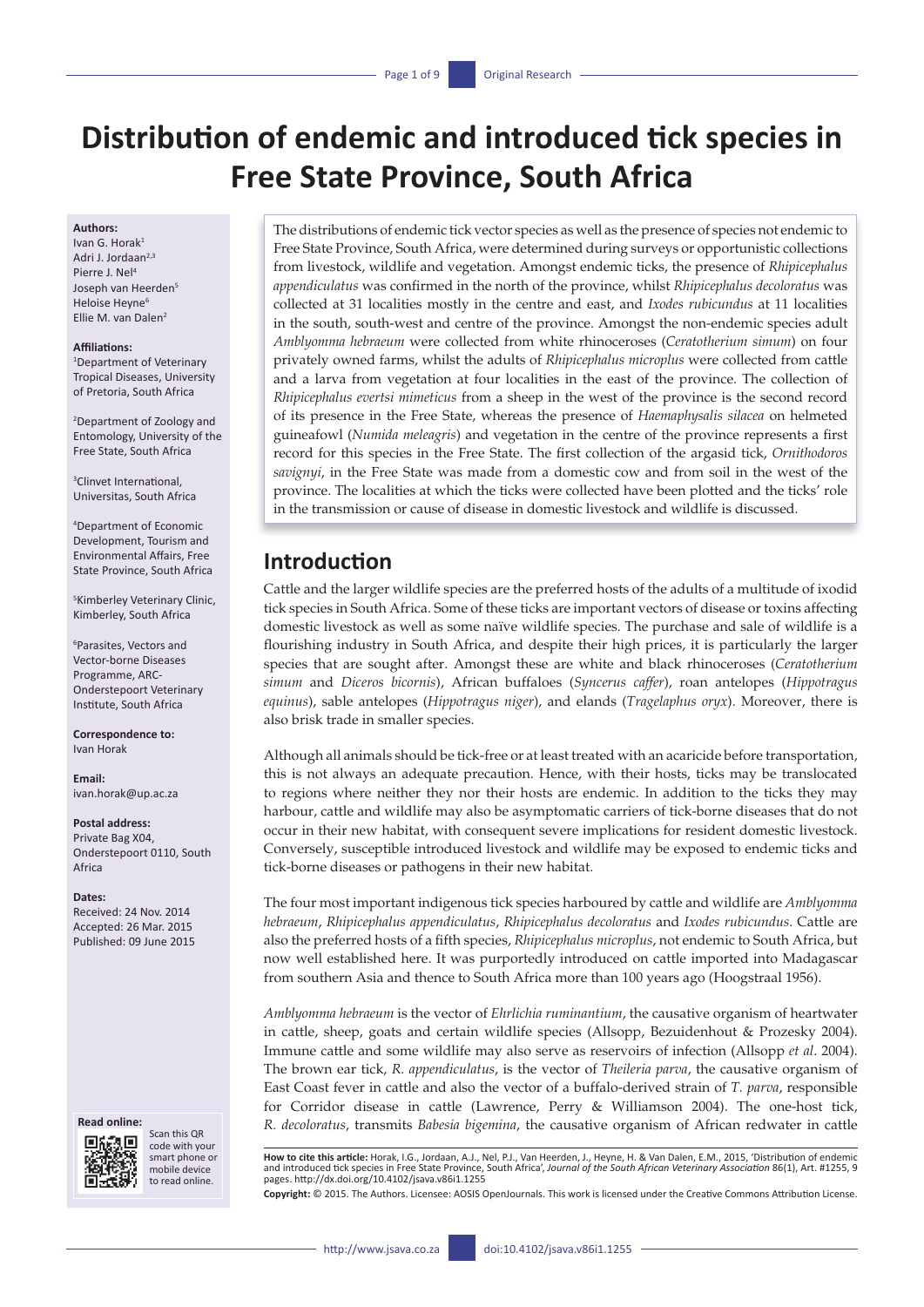(De Vos, De Waal & Jackson 2004), whilst African buffaloes may serve as asymptomatic carriers of this organism (De Vos *et al*. 2004). The aggressively invasive *R. microplus* transmits *B. bigemina* as well as the more virulent *Babesia bovis*, the causative organism of Asiatic redwater in cattle (De Vos *et al*. 2004). In addition, both *R. decoloratus* and *R. microplus* can transstadially or intrastadially transmit *Anaplasma marginale*, the causative organism of anaplasmosis or gall sickness in cattle (Potgieter 1981).

Although cattle appear to be the preferred domestic hosts of the Karoo paralysis tick, *I. rubicundus* (Fourie, Kok & Heyne 1996), it is sheep that become paralysed and thousands may die annually (Spickett & Heyne 1988). Regarding two lesser-known ixodid ticks, *Rhipicephalus evertsi mimeticus*, primarily a Namibian tick introduced into the Free State, is a potential cause of paralysis in lambs and calves (Gothe, Gold & Bezuidenhout 1986), whilst *Haemaphysalis silacea*, whose distribution is largely confined to the Valley Bushveld of the Eastern Cape Province, appears to cause no harm. The argasid tick, *Ornithodoros savignyi*, colloquially known as the Kalahari sand tampan, when feeding in large numbers may lead to anaemia in young calves or symptoms similar to those of anaphylactic shock in slightly older animals. Paralysis associated with the feeding of this tick has also been reported (Spickett 1984).

On a 1978 map illustrating the geographic distribution of *R. appendiculatus* in South Africa, its presence in the Free State is indicated by means of question marks at two localities in the north of the province (Howell, Walker & Nevill 1978). More recently, however, consistent confirmed collections of this species have been reported in this region (Spickett 2013). Although *R. appendiculatus* was supposedly collected recently at two localities in the centre of the Free State and one in the south (Tonetti *et al*. 2009), these ticks were subsequently identified by the first author as *Rhipicephalus warburtoni*, and an erratum was published in a subsequent edition of the relevant journal. *Rhipicephalus decoloratus* is widespread in the eastern half of the Free State, with pockets in the northwest, south-west and south of the province (Howell *et al*. 1978; Spickett 2013). The distribution of *I. rubicundus* includes the southern, south-western and south-eastern regions of the Free State (Howell *et al*. 1978; Spickett & Heyne 1988). With the exception of a larva and a nymph collected from sheep more than 30 years ago on a farm in the north-eastern region of the province (Horak, Williams & Van Schalkwyk 1991b), *A. hebraeum* is not present in the Free State. There is a single record of *R. microplus* in the north-east of the province and another in the north-west (Tonetti *et al*. 2009), and a single record of *R. evertsi mimeticus* in the south-west of the province (Fourie, Horak & Marais 1988). Neither *H. silacea* nor *O. savignyi* have previously been reported in the Free State.

The present article combines the results of surveys aimed at determining the hosts, species composition, geographic distributions and seasonal abundance of ticks in the Free State with those obtained from opportunistic collections of ticks in the same province. It highlights the tick species

and the potential tick-borne diseases introduced into the Free State on domestic livestock and wildlife as well as the occurrence of pre-existing diseases in non-endemic wildlife species in the province.

# **Research method and design**

Three long-term surveys, from which some of the present results were derived, were conducted in the Free State. In the first survey, ticks were collected from domestic and wild animals and by dragging flannel strips over vegetation at several localities spread throughout the province (Jordaan 2011). The second survey focused on determining the presence of *R. appendiculatus* on African buffaloes and on commercial cattle farms adjacent to buffalo ranches (Jordaan 2011). The third survey was aimed at determining the geographic distribution of *I. rubicundus* and to this end sheep were examined for adult ticks and eastern rock elephant shrews (*Elephantulus myurus*) for immature ticks at a total of 11 localities (Horak & Fourie 1992; Fourie, Horak & Woodall 2005). Ixodid ticks were also collected opportunistically from chemically immobilised white rhinoceroses on four wildlife ranches and from a paralysed sheep in the west of the province. Argasid ticks were collected opportunistically from a paralysed domestic cow and the soil surface in the west of the province.

Tick collections were made from cattle whilst they were restrained in a crush and from sheep restrained by the operator's assistants. Elephant shrews were trapped and ticks collected from them before they were released, or they were euthanised and ticks collected from their carcasses, whilst helmeted guineafowl (*Numida meleagris*) and some of the larger wildlife species listed in the tables as being from elsewhere had been shot on farms or in reserves and their carcasses processed for tick recovery. The tick burdens of the latter animals have all previously been published by Fourie and Horak and their co-workers (Horak *et al*. 1991a; Fourie, Horak & Van den Heever 1992; Horak, Golezardy & Uys 2007), and have been included in the present article for comparative purposes. The rhinoceroses and buffaloes from which ticks were collected in the present study had been immobilised for other management-related procedures.

All the ticks collected were identified and counted under a stereoscopic microscope and the localities at which they had been collected were plotted. For security reasons the actual localities at which the rhinoceroses were immobilised were not plotted but instead those of the nearest towns. Two of the authors each have more than 30 years of experience in the identification of the adult stages of ticks that occur in South Africa and hence there was no necessity to consult other sources as an aid towards identification.

The localities at which ticks were collected in the three long-term surveys as well as those at which ticks were collected opportunistically are plotted in Figure 1, whilst the localities at which the eight tick species pertinent to this study were collected are plotted in Figures 2 and 3. The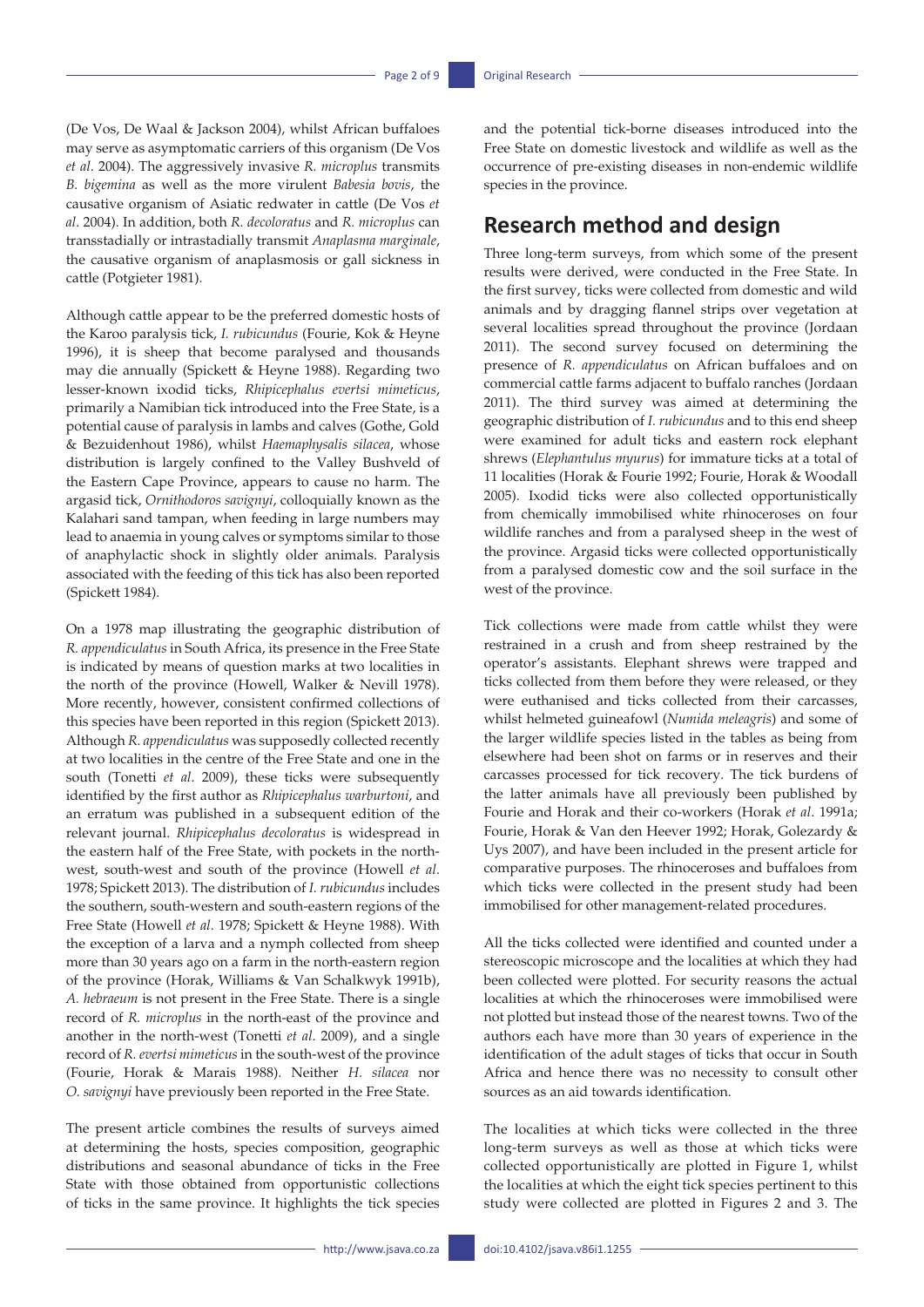numbers of *R. appendiculatus*, *R. decoloratus* and *I. rubicundus* collected from host animals, and where applicable from vegetation, in the Free State and from the same host species and vegetation within the core distributions of these

ticks elsewhere in South Africa have been summarised in Table 1, whilst the same has been done for *A. hebraeum*, *R. microplus*, *R. evertsi mimeticus*, *H. silacea* and *O. savignyi* in Table 2.



**FIGURE 1:** Sampling localities at which ticks were collected in Free State Province, South Africa.

|  | TABLE 1: Major tick species endemic to Free State Province, South Africa and their hosts. |
|--|-------------------------------------------------------------------------------------------|
|--|-------------------------------------------------------------------------------------------|

| <b>Tick species</b>          | Origin                   | Hosts or vegetation    | <b>Number of collections</b> |              | <b>Number of ticks collected</b> |              |                |  |
|------------------------------|--------------------------|------------------------|------------------------------|--------------|----------------------------------|--------------|----------------|--|
|                              |                          |                        |                              | Larvae       | <b>Nymphs</b>                    | <b>Males</b> | <b>Females</b> |  |
| Rhipicephalus appendiculatus | Free State               | Cattle <sup>†</sup>    | 8                            | 5            | 7                                | 26           | 17             |  |
|                              |                          | Buffaloes†             | 19                           | $\mathbf{1}$ | 54                               | 5            | 0              |  |
|                              |                          | Vegetation†            | 29                           | 265          | 51                               | 3            | $\mathbf{1}$   |  |
|                              | Elsewhere                | Cattle:                | 109                          | 194          | 39                               | 31           | 17             |  |
|                              |                          | Buffaloes:             | 18                           | 7744         | 1818                             | 76           | 43             |  |
|                              |                          | Vegetation:            | 527                          | 97           | 3                                | ${}_{0.4}$   | 0.6            |  |
| Rhipicephalus decoloratus    | <b>Free State</b>        | Cattle†                | 55                           | 0            | 20                               | 52           | 202            |  |
|                              |                          | Buffaloes <sup>+</sup> | 7                            | $\mathbf 0$  | 4                                | 2            | 10             |  |
|                              |                          | Vegetation†            | 120                          | 1552         | 0                                | $\mathbf 0$  | 0              |  |
|                              | Elsewhere                | Cattle <sup>+</sup>    | 298                          | 0.7          | 0.8                              | 0.9          | 3              |  |
|                              |                          | Buffaloes:             | 11                           | 149          | 26                               | 23           | 15             |  |
|                              |                          | Vegetation:            | 1063                         | 94           | ${}_{0.1}$                       | ${}_{0.1}$   | 0              |  |
| Ixodes rubicundus            | Free State               | Sheep:                 | 46                           | $\mathbf{0}$ | $\mathbf 0$                      | ${}_{0.4}$   | 3.8            |  |
|                              |                          | Elephant shrews:       | 99                           | 15           | 11                               | $\mathbf 0$  | 0              |  |
|                              | Elsewhere and Free State | Sheep:                 | 816                          | $\mathbf{0}$ | $\mathbf{0}$                     | 3            | 6              |  |
|                              |                          | Elephant shrews:       | 137                          | 32           | 19                               | $\mathbf 0$  | 0              |  |

†, Total number of ticks; ‡, Mean number of ticks.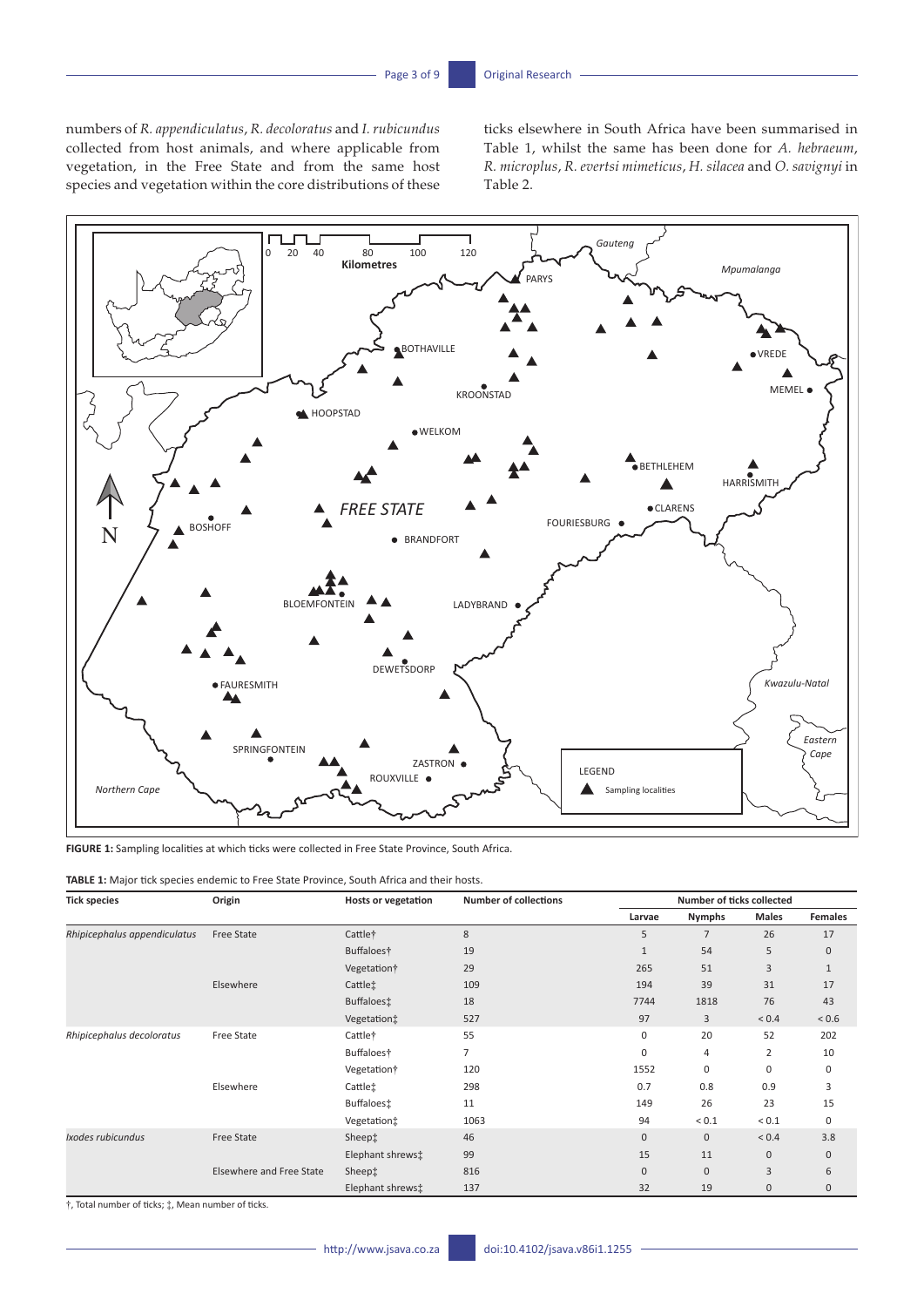**TABLE 2:** Non-endemic tick species collected in Free State Province, South Africa and their hosts.

| <b>Tick species</b>        | Origin                   | Hosts or vegetation     | <b>Number of collections</b> |              | Number of ticks collected |                |                |  |
|----------------------------|--------------------------|-------------------------|------------------------------|--------------|---------------------------|----------------|----------------|--|
|                            |                          |                         |                              | Larvae       | <b>Nymphs</b>             | <b>Males</b>   | <b>Females</b> |  |
| Amblyomma hebraeum         | <b>Free State</b>        | White rhinoceroses†     | 8                            | $\Omega$     | $\mathbf{0}$              | 15             | 12             |  |
|                            | Elsewhere                | White rhinoceroses:     | 6                            | 24           | 74                        | 180            | 106            |  |
|                            |                          | Black rhinoceroses:     | 14                           | 21           | 29                        | 76             | 34             |  |
| Rhipicephalus microplus    | <b>Free State</b>        | Cattle <sup>†</sup>     | 4                            | $\Omega$     | $\mathbf 0$               | 2              | 7              |  |
|                            |                          | Vegetation†             | 1                            |              | $\mathbf 0$               | 0              | 0              |  |
|                            | Elsewhere and Free State | Cattle <sup>*</sup>     | 608                          | 0            | 0.1                       | 2              | 5              |  |
|                            |                          | Vegetation:             | 553                          | 11           | 0                         | ${}_{0.1}$     | ${}_{0.1}$     |  |
|                            |                          | Eland <sup>+</sup>      | 1                            |              | 0                         | 32             | 48             |  |
|                            |                          | Gemsbok <sup>+</sup>    | 3                            | $\Omega$     | $\Omega$                  | $\Omega$       | 8              |  |
|                            |                          | Grey rhebokt            | 1                            |              | $\mathbf 0$               | 2              | 8              |  |
| Rhipicephalus e. mimeticus | <b>Free State</b>        | Sheep†                  | $\mathbf{1}$                 | $\Omega$     | $\mathbf{0}$              | 3              | $\mathbf{1}$   |  |
|                            | Namibia                  | Mountain zebras‡        | 12                           | 158          | 169                       | 29             | 9              |  |
| Haemaphysalis silacea      | Free State               | Guineafowl <sup>+</sup> | $\overline{2}$               | 192          | $\mathbf{1}$              | 0              | 0              |  |
|                            |                          | Vegetation†             | 2                            | 15           | $\mathbf 0$               | $\mathbf 0$    | $\Omega$       |  |
|                            | Elsewhere                | Guineafowl:             | 89                           | 87           | 17                        | 0              | 0              |  |
|                            |                          | Vegetation:             | 90                           | 33           | $<1.0$                    | 0              | ${}_{0.1}$     |  |
| Ornithodoros savignyi      | <b>Free State</b>        | Domestic cow†           | $\mathbf{1}$                 | $\Omega$     | 6                         | $\overline{2}$ | $\mathbf{1}$   |  |
|                            |                          | CO <sub>2</sub> trap†   | $\mathbf{1}$                 | $\mathbf{0}$ | 508                       | 49             | 16             |  |

**†**, Total number of ticks; **‡**, Mean number of ticks.

# **Ethical considerations**

Tick collections made from cattle and sheep were performed with the consent of the approximately 50 owners of these animals. Ticks were also collected from a paralysed sheep as well as from a paralysed cow. Rhinoceroses and buffaloes from which ticks were collected in the present study had been chemically immobilised by a veterinarian for other management-related procedures with the consent of their owners, and ticks were collected opportunistically from these animals. Rock elephant shrews were trapped and released once their ticks had been collected, or euthanised and ticks were collected from their carcasses, whilst guineafowl and some of the larger wildlife species listed in the tables as being from elsewhere had been shot on farms or in reserves and their carcasses processed for tick recovery. The elephant shrews, guineafowl and larger wildlife species were examined in the 1980s or 1990s with the consent of the National Parks Board of Trustees, the Division of Nature Conservation of the Cape Provincial Administration and the Natal Parks Board. The tick burdens of these animals have all previously been published by Fourie and Horak and their co-workers (Horak *et al*. 1991a, 2007; Fourie *et al*. 1992) and have been included in the present article for comparative purposes.

## **Results and discussion**

### **Endemic species**

### *Rhipicephalus appendiculatus*

A single larva, some nymphs and a male tick were collected from buffaloes on a farm in tree and bush savannah close to Parys in the northern Free State, and larvae and nymphs from drag-samples of vegetation on the same farm (Figure 2). Moreover, larvae, nymphs and adult ticks were collected from cattle and from vegetation on two commercial farms adjacent to the buffalo ranch. The collection of *R. appendiculatus* in the north of the province confirms its presence there, a fact

that was previously only speculative (Howell *et al*. 1978), but confirmed by subsequent collections (Spickett 2013). Its recovery from cattle, buffaloes and vegetation indicate that it is well established in this habitat. This set of circumstances creates the ideal environment for the transmission of buffaloderived *T. parva* from buffaloes to cattle, with the resultant occurrence of Corridor disease and mortality in the cattle, should an infected buffalo be introduced into this region of the Free State. Moreover, the spread of the organism from an infected buffalo to 'disease-free' buffaloes can have considerable financial implications as a result of the huge decrease in value of infected buffaloes and the attendant quarantine restrictions instituted by veterinary authorities.

All stages of development of *R. appendiculatus* prefer large animals as hosts and all stages quest for hosts from vegetation. Elsewhere considerable numbers have been collected from cattle, buffaloes and vegetation (Table 1).

#### *Rhipicephalus decoloratus*

Nymphs and adults were collected from cattle and buffaloes, and larvae from drag-samples of vegetation at a total of 31 localities, of which two were west of Bloemfontein and two in the south-east of the province (Figure 2). Elsewhere large numbers of all stages of development of this one-host tick have been collected from buffaloes and vegetation (Horak *et al*. 2007; Horak, Gallivan & Spickett 2011) (Table 1). Most cattle within the distribution range of *R. decoloratus* are infested, but the numbers of ticks they may harbour are usually low because of the regular application of acaricides.

*Rhipicephalus decoloratus* is endemic to the eastern grasslands of the Free State, and in the present study it was collected east of longitude 26° E, which bisects the province slightly to the west of Bloemfontein (Figure 2). Its spread westwards is closely related to the 500 mm mean annual precipitation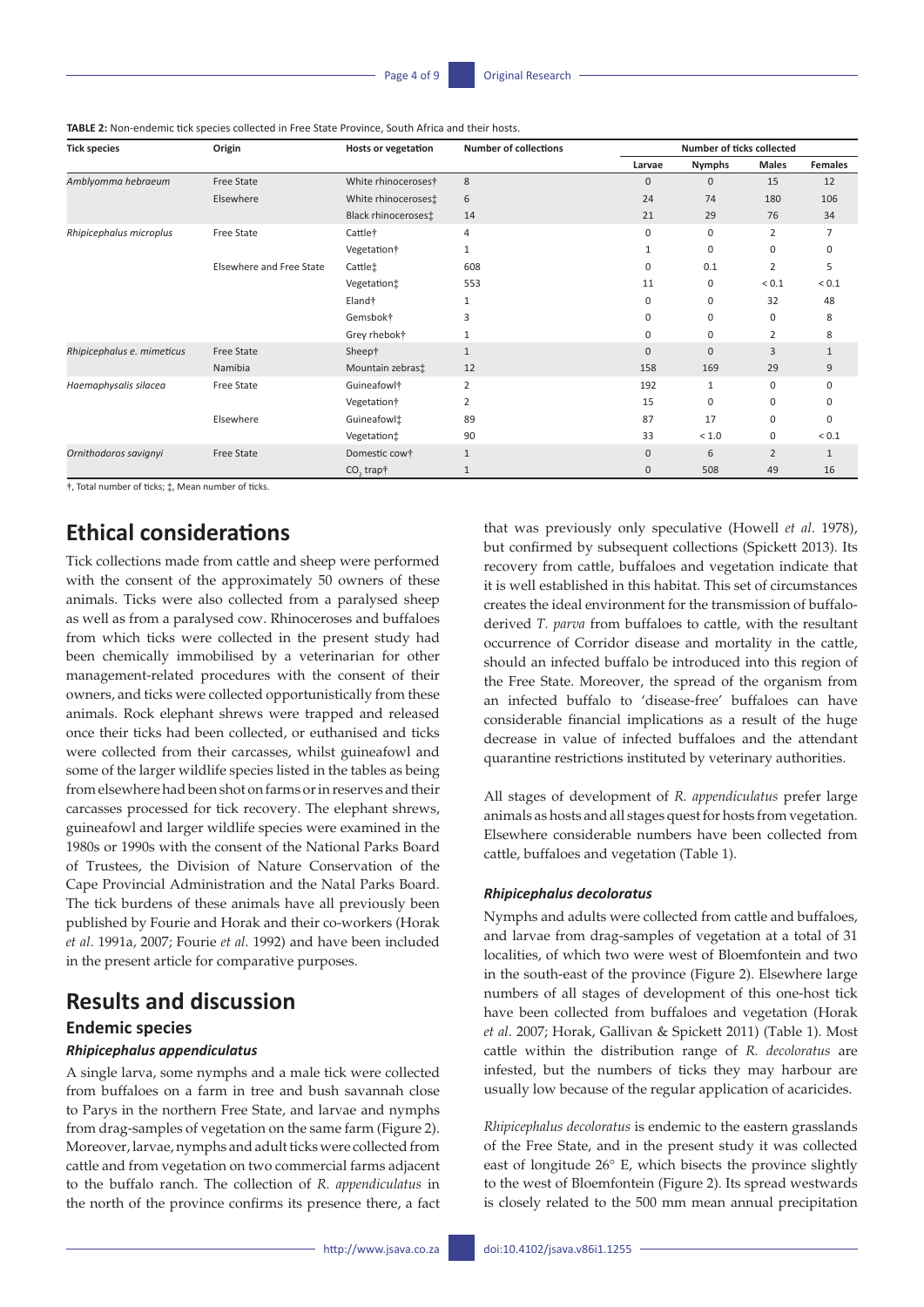

**FIGURE 2:** Localities at which the ticks *Rhipicephalus appendiculatus*, *Rhipicephalus decoloratus* and *Ixodes rubicundus* were collected in Free State Province, South Africa.

isohyet, which follows a north-south line that passes through the Bloemfontein region. Few resident cattle within the tick's region of endemism suffer from African redwater caused by *B. bigemina* transmitted by *R. decoloratus*. Most are infected when they are calves and are protected by the passive transfer of immunity via colostrum from their immune dams during the first 2 months of their lives, or by an innate, nonspecific resistance until they are 6 months of age (De Vos *et al*. 2004). This immunity, which is not necessarily absolute, may be life-long and is independent of re-infection. The stress of calving or of disease may lead to a breakdown in immunity and subsequent incidents of babesiosis. Susceptible adult cattle introduced into a region where infection is prevalent are likely to suffer severe morbidity and mortality. African buffaloes can develop latent infections and serve as a source of infection for cattle (De Vos *et al*. 2004).

#### *Ixodes rubicundus*

Adult *I. rubicundus* were collected from sheep in the south and north-east of the Free State, and larvae and nymphs from rock elephant shrews in the south-west and centre of the province (Figure 2). Burdens of adult ticks are never very

large and sheep and cattle are amongst the preferred hosts of this stage of development, whilst the immature stages by preference infest rock elephant shrews (Horak & Fourie 1992; Fourie *et al.* 1996, 2005) (Table 1).

With the exception of caracals (*Caracal caracal*), which are infested by all stages of development, *I. rubicundus* requires two completely differently sets of hosts to complete its life cycle. The adults infest wild ruminants that inhabit rocky outcrops, hills and mountain slopes or visit these localities for browsing, whilst the larvae and nymphs are strictly parasites of elephant shrews and red rock rabbits (*Pronolagus* spp.). Thousands of sheep may die annually from paralysis induced by the saliva of feeding female ticks (Spickett & Heyne 1988). *Ixodes rubicundus* has also caused paralysis and mortality amongst introduced gemsbok (*Oryx gazella*) in the south of the province (Fourie & Vrahimis 1989), as well as in introduced roan and sable antelopes (J. van Heerden [Kimberley Veterinary Clinic], pers. comm., 10 May 2014). Paralysis and mortality in springbok (*Antidorcas marsupialis*) have also been reported (Fourie & Horak 1987). This seems to occur when farmers move their sheep to grassveld plains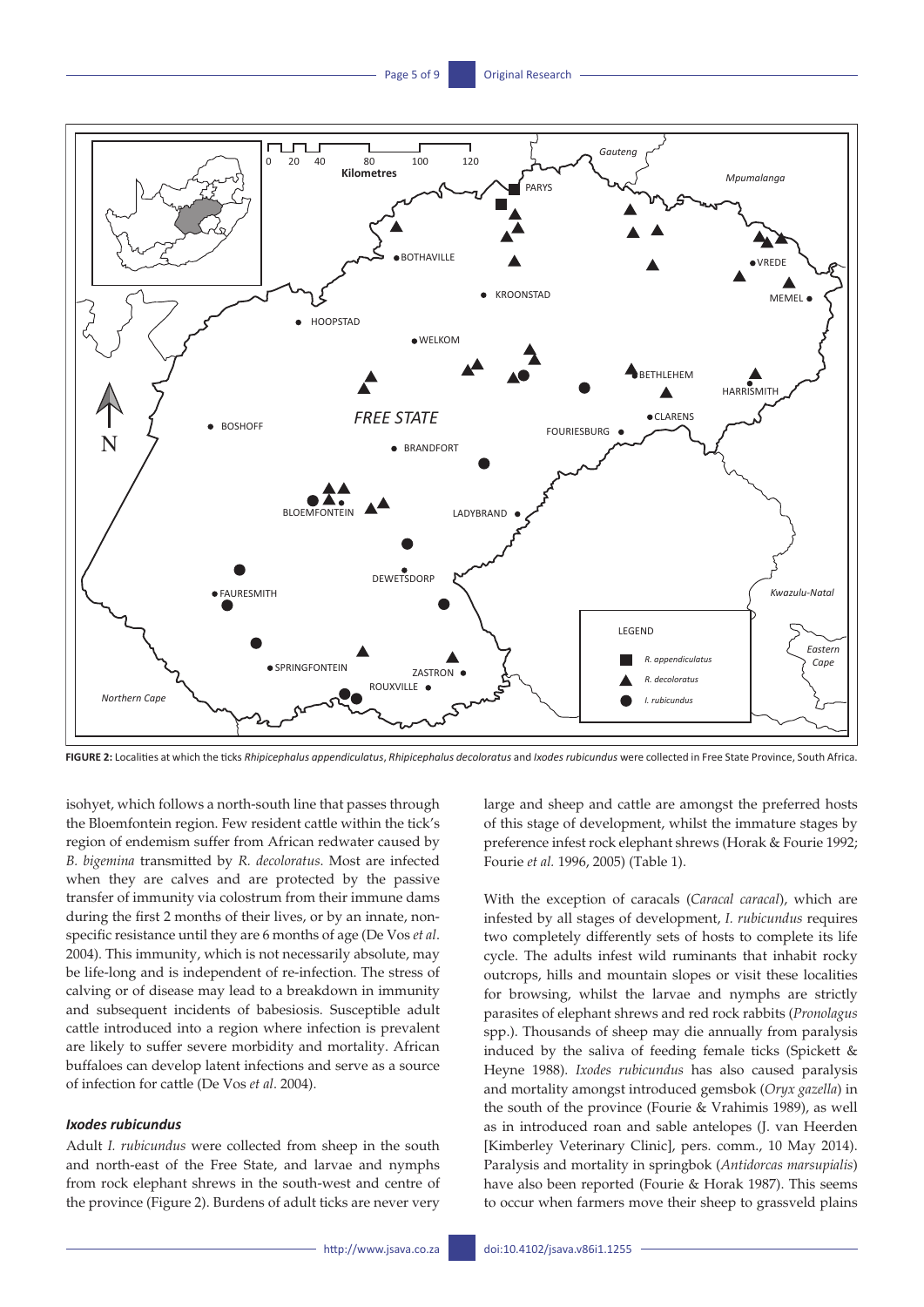during winter, causing springbok to migrate from there to mountainous terrain, the preferred habitat of the tick.

### **Non-endemic species**

### *Amblyomma hebraeum*

Seven male and three female ticks were collected off two rhinoceroses from the Kruger National Park, four days after they had been released on a farm near Kroonstad during June 2012, and a male and a female tick in November 2013, off a rhinoceros from Gauteng 13 days after it had been released (Figure 3). A single male tick was collected from a rhinoceros at Boshof during August 2013, whereas the last rhinoceroses released there apparently came from the Kruger National Park in 2010. At Brandfort, two males and five female ticks were collected off a rhinoceros translocated from Limpopo Province on the day it was released in February 2013, two male ticks from another animal during April 2013, nearly 2 months after it had been introduced from North West Province and a male and female tick during July 2013 off a third animal from Gauteng Province 11 days after it had been released. At Hoopstad, a single male tick was collected

during November 2012 off a rhinoceros from Limpopo 6 weeks after it had been released. The male ticks collected from the rhinoceros near Brandfort nearly 2 months after it had been introduced from North West Province and from the rhinoceros near Hoopstad 6 weeks after it had been translocated from Limpopo Province are not necessarily an indication of recently acquired infestations, as male ticks can remain attached for up to 8 months (Jordaan & Baker 1981).

Although a larva and a nymph of *A. hebraeum* had been collected 30 years previously from sheep in the Vrede region of the north-eastern Free State (Horak *et al.* 1991b), no subsequent collections have been made there. The recovery now of adult *A. hebraeum* from rhinoceroses at four localities in the Free State constitutes new distribution records, with the ticks undoubtedly introduced into the province on these animals. Whether *A. hebraeum* has become established at these localities remains to be seen. It is possible that it has done so near Boshof, where a single male tick was collected from a rhinoceros during 2013, 3 years after the last rhinoceroses had been introduced there from the Kruger National Park. The apparently frequent introduction of rhinoceroses, and with



**FIGURE 3:** Localities at which the ticks *Amblyomma hebraeum*, *Rhipicephalus microplus*, *Rhipicephalus evertsi mimeticus*, *Haemaphysalis silacea* and *Ornithodoros savignyi* were collected in Free State Province, South Africa.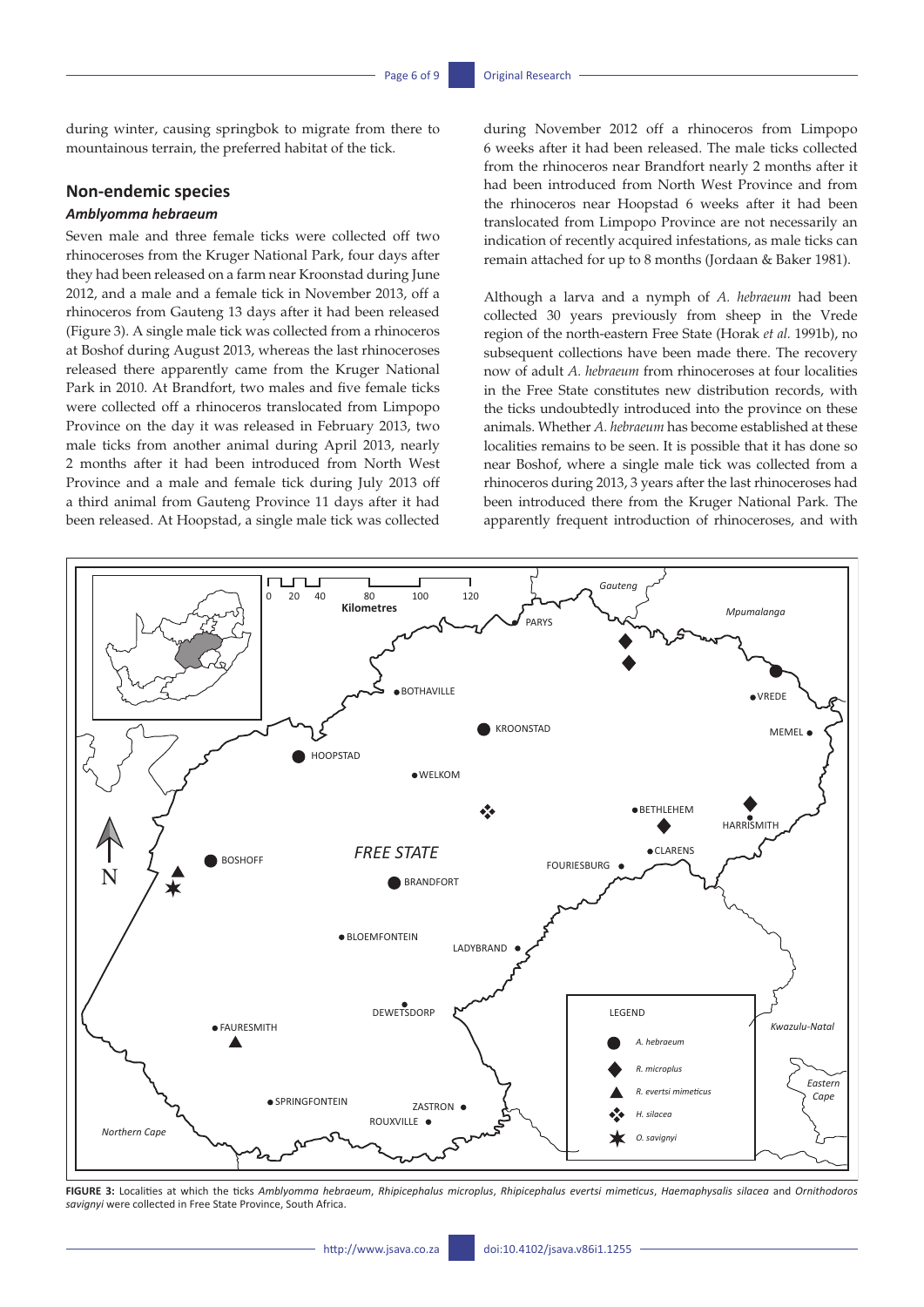them *A. hebraeum*, at Kroonstad and Brandfort could over time perhaps lead to the establishment of viable populations there.

The immature stages of *A. hebraeum* infest a large variety of hosts, including mammals, birds and reptiles, whilst the adults by preference infest truly large animals (Horak *et al*. 1987). Elsewhere in South Africa fairly large numbers of all stages of development have been recovered from white and black rhinoceroses (Table 2).

Should *A. hebraeum* become established in the Free State in regions in which the climate and vegetation are suitable for its survival, it will be nearly impossible to eradicate because of the approximately 15 000 eggs laid by engorged females, the subsequently large numbers of larvae that have hatched and then quest for hosts from vegetation, and the variety of large and small wildlife hosts that they infest. The establishment of viable populations of *A. hebraeum* in the Free State will have serious implications for the transmission of heartwater to susceptible animals in the province, where to date no cases of this disease have been positively diagnosed. However, should cattle or antelope species that are asymptomatic carriers of the organism be translocated from regions in which heartwater is endemic to properties in the Free State where *A. hebraeum* has become established, this could give rise to foci of infected ticks. These in turn could transmit infection to susceptible cattle, sheep and goats and wildlife with resultant high morbidity and mortality.

#### *Rhipicephalus microplus*

Two male and seven female *R. microplus* were collected from four cattle and a single larva from a drag-sample at a total of four localities, two in the north-east and two in the east of the Free State (Figure 3). This is the third record for this tick in the province, the first being that from gemsbok in the north-west of the province (Tonetti *et al*. 2009) and the second from cattle in the north-east of the province (Spickett 2013). *R. microplus* has been collected from a large number of cattle and also from an eland, three gemsbok (*Oryx gazella*) and a grey rhebok (*Pelea capreolus*) (Table 2). It is now present in most habitats favoured by *R. decoloratus* in South Africa and is displacing it in several of these (Howell *et al*. 1978; Tønnesen *et al*. 2004; Horak *et al*. 2009; Nyangiwe, Harrison & Horak 2013). It was thought to be strictly a parasite of cattle, but it would seem that it is adapting to feeding on goats and wildlife (Horak *et al*. 2009; Tonetti *et al*. 2009). Indeed, the first record of its presence in the Free State is on gemsbok (Tonetti *et al*. 2009), whilst fairly large numbers of adult ticks have been collected from an eland in the Western Cape Province that had no recent contact with cattle (Table 2). Its introduction into the eastern region of the Free State probably took place on infested cattle. Cattle are moved by some farmers between the Free State and KwaZulu-Natal for better pastures, and infestation could be acquired there and transferred in this way.

*Rhipicephalus microplus* transmits both *B. bigemina* and the more virulent *B. bovis* (De Vos *et al*. 2004). Should cattle or ticks infected with *B. bovis* be brought into the Free State, severe cases of Asiatic redwater and mortality are likely to occur in susceptible resident animals. Where *B. bovis* is suspected as the cause of disease it is imperative that a definite diagnosis be made, and also advisable that ticks for identification be collected from the diseased animal and/or other cattle on the farm in order to institute precautionary measures against future outbreaks.

#### *Rhipicephalus evertsi mimeticus*

There is a 1988 record of *R. evertsi mimeticus* in the south-west of the Free State (Fourie *et al.* 1988), but no ticks have been collected since then. The opportunistic collection of three male and one female tick from sheep in the west of the province during April 2014 is thus also likely to represent a new introduction and not an established population (Figure 3).

*Rhipicephalus evertsi mimeticus* is indigenous to Namibia and Angola, but has been introduced into South Africa on more than one occasion, and it was then speculated as to whether it would become established here (Walker, Keirans & Horak 2000). The collection of *R. evertsi mimeticus* at nine localities in North West Province indicates that this has indeed occurred (Spickett, Heyne & Williams 2011). Although there are no field reports incriminating *R. evertsi mimeticus* as the cause of paralysis in sheep, it has been demonstrated experimentally (Gothe *et al.* 1986). The sheep from which it was collected now was one of a group of five sheep exhibiting paresis or paralysis (J. van Heerden [Kimberley Veterinary Clinic], pers. comm., 10 May 2014). These sheep were also infested with *R. evertsi evertsi*. Both ticks have a preference for equids as hosts and 12 mountain zebras, *Equus zebra*, examined in the Khomas Hochland of Namibia, were all infested and fairly large numbers of all stages of development of *R. evertsi mimeticus* were recovered (Horak, Biggs & Reinecke 1984) (Table 2).

#### *Haemaphysalis silacea*

Larvae and a nymph of *H. silacea* were collected from helmeted guineafowl and larvae from vegetation in the Willem Pretorius Nature Reserve in the central Free State (Jordaan 2011) (Figure 3). This is the first record of this species in the province. All parasitic stages of development of *H. silacea* infest tragelaphine antelope species as well as other wild bovids and domestic livestock in the Albany thickets biome of the Eastern Cape Province. Large numbers of larvae and nymphs have also been collected from helmeted guineafowl (Horak *et al*. 1991a). *H. silacea* was probably introduced into the Willem Pretorius Nature Reserve in the Free State on buffaloes or elands translocated from the Eastern Cape. It has now become established in this reserve as evidenced by the collection of the immature stages from guineafowl and larvae from vegetation, indicating that a substantial population of adult ticks is present on larger hosts. This tick is believed to transmit no tick-borne pathogens.

### *Ornithodoros savignyi*

Two male ticks, a single female tick and six nymphs were collected from a paralysed domestic cow on a farm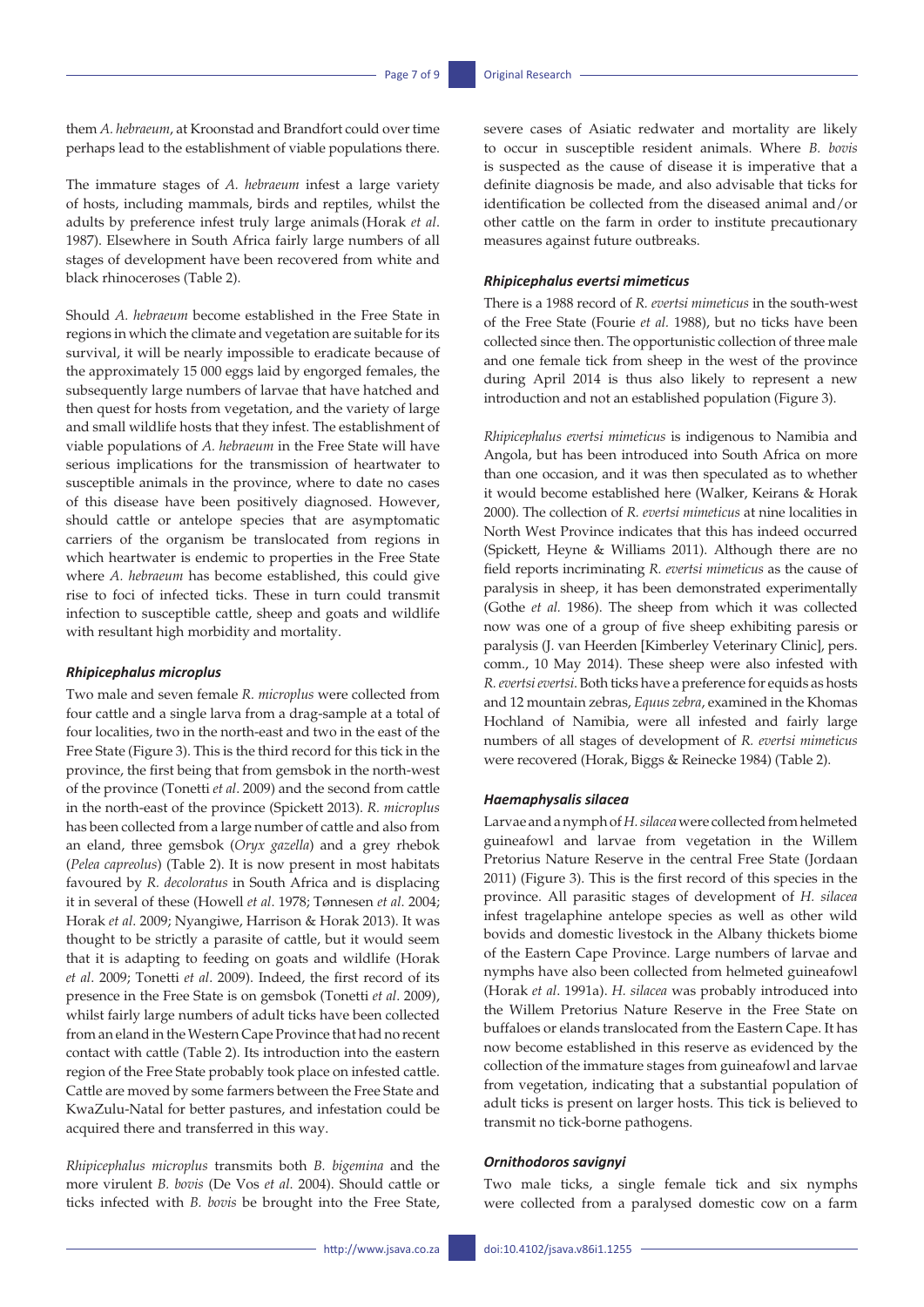approximately 10 km west of Bothasput in the western Free State (Figure 3), whilst 49 males, 16 females and 508 nymphs were collected from soil on the same farm by means of a carbon dioxide trap (J. van Heerden [Kimberley Veterinary Clinic], pers. comm., 10 May 2014) (Table 2). This is the first record of *O. savignyi* in the Free State.

The argasid tick *O. savignyi*, colloquially known as the Kalahari sand tampan, is present in the arid and semi-arid sandy regions of the Northern Cape Province and Namibia (Theiler 1962). It is usually found in sandy soil in the shade of trees and its nymphs and adults feed on the larger species of wildlife and on domestic livestock resting under these trees. It secretes a toxin with its saliva, which has been reported to cause paralysis and mortality in its hosts (Spickett 1984). Several African buffaloes, sable antelopes and domestic cattle had become paralysed and had died on the farm on which *O. savignyi* was collected for the first time in the Free State, presumably from a toxin secreted with the saliva of the ticks. Buffaloes, sable antelopes and cattle seek the shade of trees in the heat of the day, thus being exposed to infestation, whilst roan antelopes on the farm were seemingly unaffected as they prefer open savannah and are less likely to make use of the shade.

The closest record of *O. savignyi* to the Free State is to the east of Hopetown in the eastern region of the Northern Cape Province (Theiler 1962). Judging by the large number of ticks collected by means of a dry ice trap, it now appears to be well established in the Free State west of Bothasput. Even though *O. savignyi* only feeds for short periods, some ticks remain on hosts for longer. It is these ticks, which were probably introduced into the Free State on domestic livestock purchased within the tick's core distribution range, which have established a foothold in the province. Once established, it is virtually impossible to get rid of sand tampans. All stages live under the soil surface and only emerge to feed. Several months may elapse between blood-meals and the ticks are capable of surviving for years.

# **Conclusion**

The four major tick vectors of disease to cattle have now all been collected in the Free State, namely *A. hebraeum*, *R. appendiculatus*, *R. decoloratus* and *R. microplus*. The presence of *A. hebraeum* and *R. microplus* is at present tenuous and only future surveys will confirm whether they have become established there or not, whereas *R. appendiculatus* and *R. decoloratus* are both well established. The Karoo paralysis tick, *I. rubicundus*, the cause of paralysis in sheep, is also well established in the south and west of the province. The recovery of *H. silacea* and *O. savignyi* are first records for the Free State.

# **Acknowledgements**

Our sincere thanks to the farmers who made their animals and facilities available during the surveys; to the personnel of the Provincial Department of Agriculture who assisted with

identifying the farms suitable for sampling; to the personnel of the Provincial Department of Economic Development, Tourism and Environmental Affairs, Free State Province who assisted with sampling from the rhinoceroses; to the ARC-Onderstepoort Veterinary Institute for providing funding towards the project; to Dr Fred Potgieter for his comments on the manuscript; and to André Olwage for plotting the distribution maps. I.G.H. acknowledges funding from the National Research Foundation in support of his participation in the project.

#### **Competing interests**

The authors declare that they have no financial or personal relationships which may have inappropriately influenced them in writing this article.

### **Authors' contributions**

All authors read and approved the manuscript. I.G.H. (University of Pretoria) was the project leader and was responsible for the first draft of the manuscript. A.J.J. (University of the Free State) collected ticks from domestic animals, immobilised buffaloes and vegetation throughout the province for his MSc project. P.J.N. (Department of Economic Development, Tourism and Environmental Affairs) immobilised the buffaloes and rhinoceroses for other management procedures and the ticks were collected opportunistically whilst they were down. J.v.H. (Kimberley Veterinary Clinic) collected ticks from a paralysed sheep and a paralysed a cow as well as from soil, and H.H. (ARC-Onderstepoort Veterinary Institute) identified the ticks collected by J.v.H. and assisted with determining the geographic coordinates of some of the collection localities. E.M.v.D. (University of the Free State) supervised A.J.J.'s MSc project, on which some of the results presented in the manuscript are based.

### **References**

- Allsopp, B.A., Bezuidenhout, J.D. & Prozesky, L., 2004, 'Heartwater', in J.A.W. Coetzer & R.C. Tustin (eds.), *Infectious diseases of livestock*, 2nd edn., pp. 507–535, Oxford University Press, Cape Town.
- De Vos, A.J., De Waal, D.T. & Jackson, L.A., 2004, 'Bovine babesiosis', in J.A.W. Coetzer & R.C. Tustin (eds.), *Infectious diseases of livestock*, 2nd edn., pp. 406–424, Oxford University Press, Cape Town.
- Fourie, L.J. & Horak, I.G., 1987, 'Tick-induced paralysis of springbok', *South African Journal of Wildlife Research* 17, 131–133.
- Fourie, L.J., Horak, I.G. & Marais, L., 1988, 'The seasonal abundance of adult ixodid ticks on Merino sheep in the south-western Orange Free State', *Journal of the South African Veterinary Association* 59, 191–194.
- Fourie, L.J., Horak, I.G. & Van den Heever, J.J., 1992, 'The relative host status of rock elephant shrews *Elephantulus myurus* and Namaqua rock mice *Aethomys namaquensis* for economically important ticks', *South African Journal of Zoology* 27, 108–114.
- Fourie, L.J., Horak, I.G. & Woodall, P.F., 2005, 'Elephant shrews as hosts of immature ixodid ticks', *Onderstepoort Journal of Veterinary Research* 72, 293–301. [http://](http://dx.doi.org/10.4102/ojvr.v72i4.185) [dx.doi.org/10.4102/ojvr.v72i4.185](http://dx.doi.org/10.4102/ojvr.v72i4.185)
- Fourie, L.J., Kok, D.J. & Heyne, H., 1996, 'Adult ixodid ticks on two cattle breeds in the south-western Free State, and their seasonal dynamics', *Onderstepoort Journal of Veterinary Research* 63, 19–23.
- Fourie, L.J. & Vrahimis, S., 1989, 'Tick-induced paralysis and mortality of gemsbok', *South African Journal of Wildlife Research* 19, 118–121.
- Gothe, R., Gold, Y. & Bezuidenhout, J.D., 1986, 'Investigations into the paralysis-inducing ability of *Rhipicephalus evertsi mimeticus* and that of hybrids between this subspecies and *Rhipicephalus evertsi evertsi*', *Onderstepoort Journal of Veterinary Research* 53, 25–29.